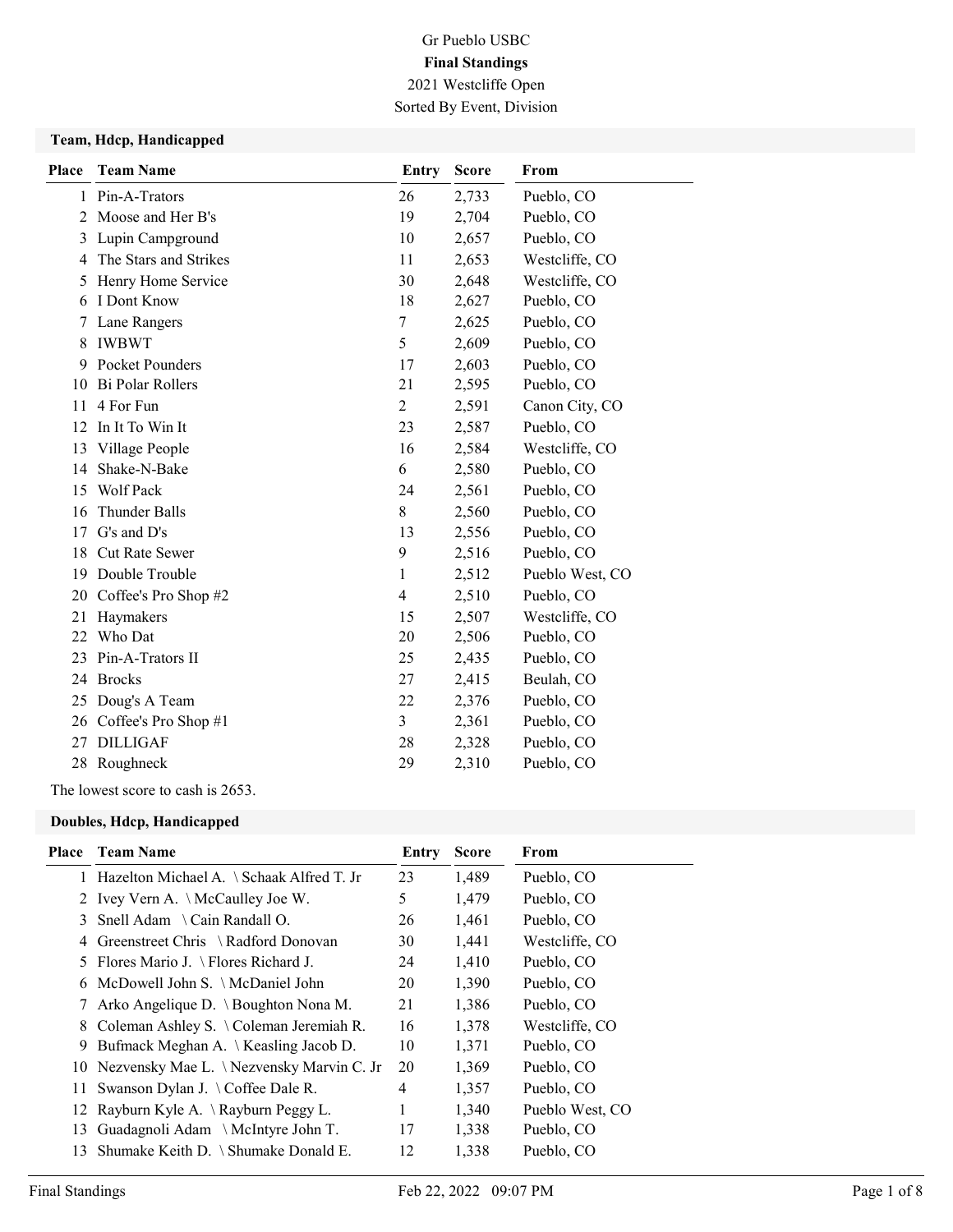#### Doubles, Hdcp, Handicapped

| Place | <b>Team Name</b>                                   | <b>Entry</b>            | <b>Score</b> | From            |
|-------|----------------------------------------------------|-------------------------|--------------|-----------------|
|       | 15 Downing Mike \ Stewart Irene                    | 14                      | 1,327        | Pueblo West, CO |
|       | 16 Cowan William Greg \ Lafler Steve E.            | 23                      | 1,326        | Pueblo, CO      |
|       | 17 Emerson Aaron W. \Meyer Loree L.                | 7                       | 1,318        | Pueblo, CO      |
|       | 18 Rosenberger Denny R. \ Rosenberger Karen        | 11                      | 1,311        | Westcliffe, CO  |
|       | 19 Horst Jill D. \ Horst Kevin W.                  | 1                       | 1,308        | Pueblo West, CO |
|       | 20 Sloggett Marsha S. \ Sloggett Richard E.        | $\overline{c}$          | 1,306        | Canon City, CO  |
|       | 21 Eggleston Edward R. III \ Rivera Derek J.       | $\boldsymbol{7}$        | 1,305        | Pueblo, CO      |
|       | 22 Lewis Vera \Lewis Michael D.                    | $\overline{c}$          | 1,304        | Canon City, CO  |
|       | 23 Sterkel Rick A. Sr \ Sterkel Rick A. II         | 25                      | 1,303        | Pueblo, CO      |
|       | 24 Henry Thomas P. Jr \ Paxton Alan R.             | 30                      | 1,301        | Westcliffe, CO  |
|       | 25 Hall Chris A. \ Mize Tammy S.                   | 5                       | 1,299        | Pueblo, CO      |
|       | 26 Bailey Jennie M. \Brady Joe                     | 11                      | 1,289        | Westcliffe, CO  |
|       | 27 Valdez Andres I. \ Flores Graziano T.           | 24                      | 1,285        | Pueblo, CO      |
|       | 28 Hampton Ginny E. \ Urenda Jane                  | 10                      | 1,282        | Pueblo, CO      |
|       | 29 Rohar Matthew S. \Alvarado Matthew N.           | 19                      | 1,272        | Pueblo, CO      |
|       | 30 Gouty Michael D. \ Hill Craig R.                | 18                      | 1,261        | Pueblo, CO      |
|       | 31 Goodwin Jodie \ Stafford Shawn L.               | 6                       | 1,257        | Pueblo, CO      |
|       | 32 Seiling Cindy \ Seiling Clint A.                | 15                      | 1,241        | Westcliffe, CO  |
|       | 33 Martinez Pam S. \ Martinez Leroy D.             | 13                      | 1,237        | Pueblo, CO      |
|       | 34 Malden Justin \ Pearson Aaron K.                | 17                      | 1,236        | Pueblo, CO      |
|       | 35 Gallo Joseph G. \Gouty Lakota J.                | 18                      | 1,233        | Pueblo, CO      |
|       | 36 Bernard Larry \Johnson Kenneth E. Jr            | 9                       | 1,229        | Pueblo, CO      |
|       | 37 Swanson Brenda J. \ Eisold Katherine E.         | $\mathfrak{Z}$          | 1,225        | Pueblo, CO      |
|       | 38 Bond Deanna L. \Bond Brent L.                   | 8                       | 1,206        | Pueblo, CO      |
|       | 39 Rivera Stanley J. \Kraft James A.               | 8                       | 1,201        | Pueblo, CO      |
|       | 40 Anzlovar Marc M. \Follmar Kristen K.            | 19                      | 1,191        | Pueblo, CO      |
|       | 41 Swanson Randy L. \ Urenda Sean P.               | $\overline{\mathbf{3}}$ | 1,190        | Pueblo, CO      |
|       | 42 Arguello Bo J. \ Solano Victor T.               | 26                      | 1,189        | Pueblo, CO      |
|       | 43 Thurlow Gregory C. \ Boughton Christopher<br>D. | 25                      | 1,185        | Pueblo, CO      |
|       | 44 Aumiller Scott \Nichols Steve M. Jr             | 27                      | 1,174        | Beulah, CO      |
|       | 45 Brock Steven L. Jr \ Nardini Douglas M.         | 27                      | 1,170        | Beulah, CO      |
|       | 46 Fischer Deborah A. \Fischer Gary                | 15                      | 1,152        | Westcliffe, CO  |
|       | 47 Herron Chris P. \Nicoll Brenda S.               | 6                       | 1,146        | Pueblo, CO      |
|       | 48 Romero Andrea \ Kastelic Chad                   | 29                      | 1,132        | Pueblo, CO      |
|       | 49 Wagner Shelly R. \ Musilli Bret                 | 13                      | 1,113        | Pueblo, CO      |
|       | 50 Osterhoff Jason A. \Arko Robert L.              | 21                      | 1,096        | Pueblo, CO      |

The lowest score to cash is 1386.

#### Singles, Hdcp, Handicapped

| <b>Place</b> Team Name    | Entry | <b>Score</b> | From       |
|---------------------------|-------|--------------|------------|
| Schaak Alfred T. Jr       | 23    | 777          | Pueblo, CO |
| 2 Arko Angelique D.       | 21    | 756          | Pueblo, CO |
| 3 Herron Chris P.         | 6     | 746          | Pueblo, CO |
| 4 Shumake Keith D.        | 12    | 744          | Pueblo, CO |
| 5 Eggleston Edward R. III |       | 739          | Pueblo, CO |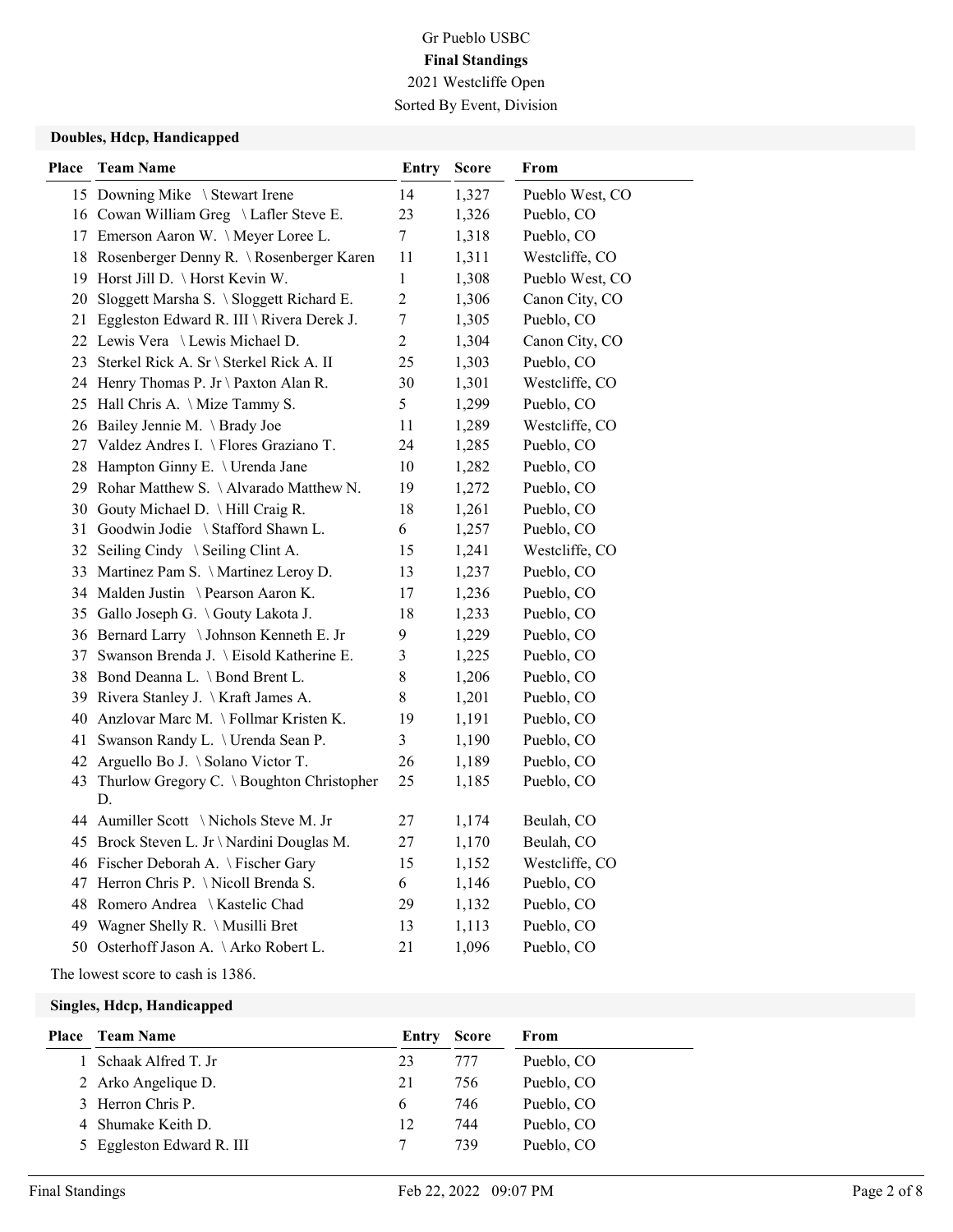### Singles, Hdcp, Handicapped

| Place | <b>Team Name</b>                          | <b>Entry</b>   | <b>Score</b> | From                     |
|-------|-------------------------------------------|----------------|--------------|--------------------------|
|       | 6 Hill Craig R.                           | 18             | 732          | Pueblo, CO               |
| 7     | Rosenberger Denny R.                      | 11             | 723          | Westcliffe, CO           |
| 8     | Hazelton Michael A.                       | 23             | 715          | Pueblo, CO               |
| 9     | Rosenberger Karen                         | 11             | 710          | Westcliffe, CO           |
| 10    | Anzlovar Marc M.                          | 19             | 703          | Pueblo, CO               |
| 11    | Hampton Ginny E.                          | 10             | 701          | Pueblo, CO               |
| 12    | Valdez Andres I.                          | 24             | 700          | Pueblo, CO               |
| 13    | Nicoll Brenda S.                          | 6              | 697          | Pueblo, CO               |
| 14    | Arguello Bo J.                            | 26             | 694          | Pueblo, CO               |
| 15    | Boughton Nona M.                          | 21             | 692          | Pueblo, CO               |
| 16    | Rohar Matthew S.                          | 19             | 691          | Pueblo, CO               |
| 16    | Bond Brent L.                             | $8\,$          | 691          | Pueblo, CO               |
| 18    | Bailey Jennie M.                          | 11             | 687          | Westcliffe, CO           |
| 19    | Lewis Michael D.                          | $\overline{2}$ | 686          | Canon City, CO           |
| 19    | Flores Mario J.                           | 24             | 686          | Pueblo, CO               |
| 21    | Snell Adam                                | 26             | 685          | Pueblo, CO               |
| 22    | Radford Donovan                           | 30             | 684          | Westcliffe, CO           |
| 23    | McDowell John S.                          | 20             | 679          | Pueblo, CO               |
| 23    | Keasling Jacob D.                         | 10             | 679          | Pueblo, CO               |
| 25    | Alvarado Matthew N.                       | 19             | 677          | Pueblo, CO               |
| 26    | Gouty Michael D.                          | 18             | 676          | Pueblo, CO               |
| 27    | Flores Richard J.                         | 24             | 675          | Pueblo, CO               |
| 27    | Hall Chris A.                             | 5              | 675          | Pueblo, CO               |
| 29    | Nardini Douglas M.                        | 27<br>23       | 674<br>671   | Beulah, CO               |
| 31    | 30 Cowan William Greg<br>McCaulley Joe W. | 5              | 670          | Pueblo, CO<br>Pueblo, CO |
| 32    | Coffee Dale R.                            | 4              | 669          | Pueblo, CO               |
| 33    | Johnson Kenneth E. Jr                     | 9              | 666          | Pueblo, CO               |
| 33    | Gallo Joseph G.                           | 18             | 666          | Pueblo, CO               |
| 35    | Sloggett Richard E.                       | 2              | 665          | Canon City, CO           |
| 36    | Boughton Christopher D.                   | 25             | 664          | Pueblo, CO               |
| 37    | Henry Thomas P. Jr                        | 30             | 662          | Westcliffe, CO           |
| 37    | Seiling Clint A.                          | 15             | 662          | Westcliffe, CO           |
| 39    | Malden Justin                             | 17             | 661          | Pueblo, CO               |
| 40    | Swanson Brenda J.                         | 3              | 659          | Pueblo, CO               |
| 41    | Fischer Deborah A.                        | 15             | 655          | Westcliffe, CO           |
| 42    | Swanson Randy L.                          | 3              | 654          | Pueblo, CO               |
| 43    | Sloggett Marsha S.                        | $\overline{c}$ | 653          | Canon City, CO           |
| 44    | Nezvensky Marvin C. Jr                    | 20             | 651          | Pueblo, CO               |
| 45    | Ivey Vern A.                              | 5              | 650          | Pueblo, CO               |
| 46    | <b>Brady Joe</b>                          | 11             | 647          | Westcliffe, CO           |
| 47    | Shumake Donald E.                         | 12             | 646          | Pueblo, CO               |
| 47    | Fischer Gary                              | 15             | 646          | Westcliffe, CO           |
| 49    | Solano Victor T.                          | 26             | 644          | Pueblo, CO               |
| 50    | Eisold Katherine E.                       | $\mathfrak{Z}$ | 643          | Pueblo, CO               |
| 50    | Goodwin Jodie                             | 6              | 643          | Pueblo, CO               |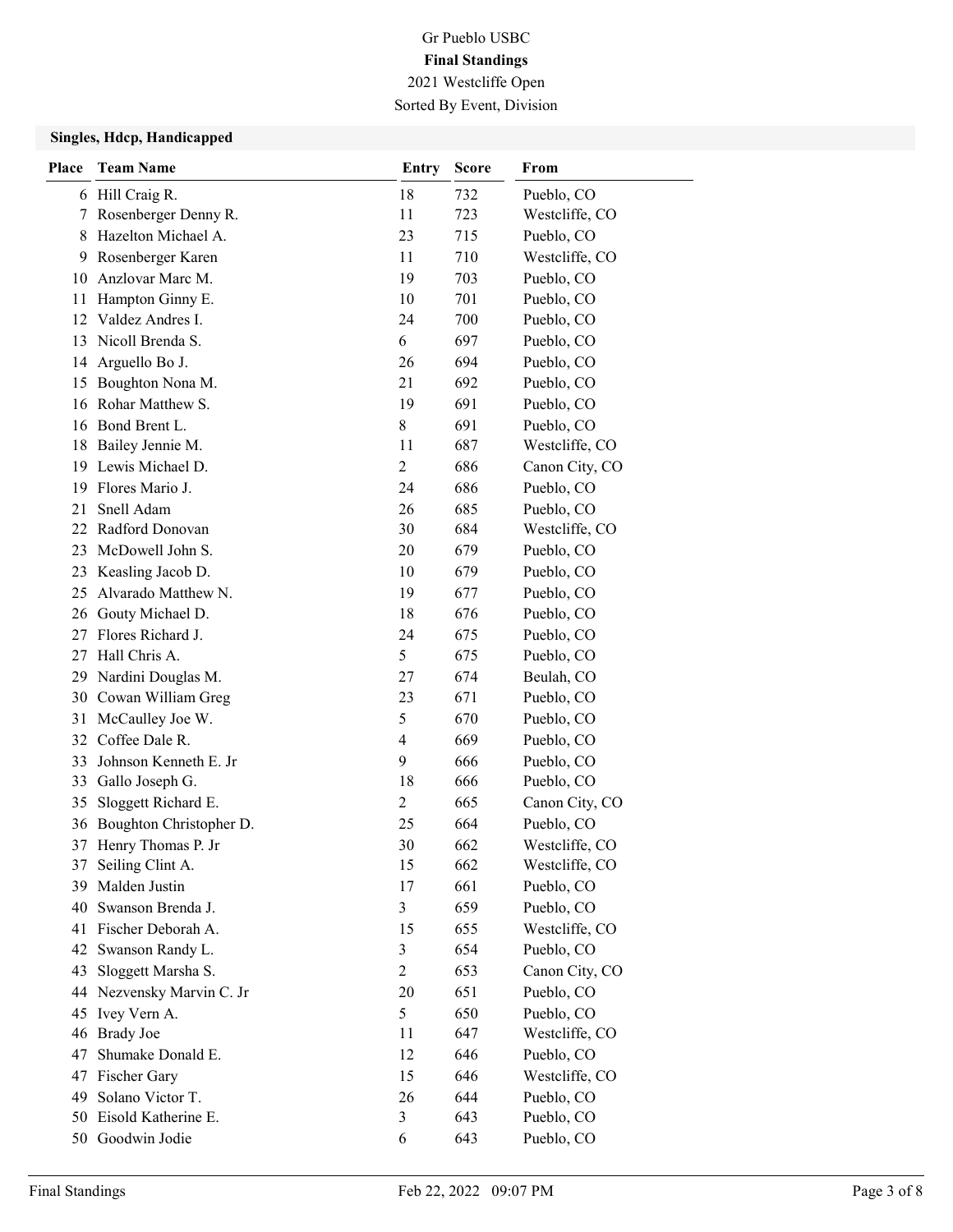### Singles, Hdcp, Handicapped

| Place | <b>Team Name</b>                     | <b>Entry</b>                  | <b>Score</b> | From                     |
|-------|--------------------------------------|-------------------------------|--------------|--------------------------|
|       | 52 Bufmack Meghan A.                 | 10                            | 642          | Pueblo, CO               |
| 53    | Guadagnoli Adam                      | 17                            | 641          | Pueblo, CO               |
|       | 54 Rivera Stanley J.                 | 8                             | 638          | Pueblo, CO               |
|       | 54 Lewis Vera                        | $\overline{2}$                | 638          | Canon City, CO           |
|       | 56 Downing Mike                      | 14                            | 634          | Pueblo West, CO          |
| 57    | Follmar Kristen K.                   | 19                            | 632          | Pueblo, CO               |
| 57    | Greenstreet Chris                    | 30                            | 632          | Westcliffe, CO           |
| 59    | Romero Andrea                        | 29                            | 631          | Pueblo, CO               |
| 59    | Horst Kevin W.                       | $\mathbf{1}$                  | 631          | Pueblo West, CO          |
| 61    | <b>Stewart Irene</b>                 | 14                            | 630          | Pueblo West, CO          |
| 61    | Coleman Jeremiah R.                  | 16                            | 630          | Westcliffe, CO           |
| 61    | <b>Bernard Larry</b>                 | 9                             | 630          | Pueblo, CO               |
| 64    | Rayburn Peggy L.                     | $\mathbf{1}$                  | 628          | Pueblo West, CO          |
| 65    | McDaniel John                        | 20                            | 627          | Pueblo, CO               |
| 66    | Nezvensky Mae L.                     | 20                            | 626          | Pueblo, CO               |
| 67    | <b>Aumiller Scott</b>                | 27                            | 623          | Beulah, CO               |
|       | 68 Nichols Steve M. Jr               | 27                            | 621          | Beulah, CO               |
| 69    | Mize Tammy S.                        | 5                             | 618          | Pueblo, CO               |
| 69    | Martinez Pam S.                      | 13                            | 618          | Pueblo, CO               |
| 71    | Arko Robert L.                       | 21                            | 617          | Pueblo, CO               |
| 72    | Pearson Aaron K.                     | 17                            | 616          | Pueblo, CO               |
| 73    | Rivera Derek J.                      | 7                             | 614          | Pueblo, CO               |
| 74    | Cain Randall O.                      | 26                            | 613          | Pueblo, CO               |
| 75    | Emerson Aaron W.                     | 7                             | 608          | Pueblo, CO               |
|       | 76 Paxton Alan R.                    | 30                            | 606          | Westcliffe, CO           |
| 77    | Coleman Ashley S.                    | 16                            | 604          | Westcliffe, CO           |
| 78    | Meyer Loree L.                       | 7                             | 601          | Pueblo, CO               |
| 79    | Rayburn Kyle A.                      | 1                             | 600          | Pueblo West, CO          |
| 79    | Osterhoff Jason A.                   | 21                            | 600          | Pueblo, CO               |
| 81    | Lafler Steve E.                      | 23                            | 597          | Pueblo, CO               |
| 82    | Horst Jill D.                        | $\mathbf{1}$                  | 595          | Pueblo West, CO          |
| 83    | Brock Steven L. Jr                   | 27                            | 594          | Beulah, CO               |
| 83    | Sterkel Rick A. Sr                   | 25                            | 594          | Pueblo, CO               |
| 85    | Wagner Shelly R.                     | 13                            | 591          | Pueblo, CO               |
| 86    | Stafford Shawn L.                    | 6                             | 588          | Pueblo, CO               |
| 86    | Thurlow Gregory C.                   | 25                            | 588          | Pueblo, CO               |
| 88    | Martinez Leroy D.                    | 13                            | 587          | Pueblo, CO               |
| 89    | Seiling Cindy                        | 15                            | 586          | Westcliffe, CO           |
| 89    | McIntyre John T.                     | 17                            | 586          | Pueblo, CO               |
| 91    | Urenda Jane<br>Kraft James A.        | 10<br>8                       | 577          | Pueblo, CO               |
| 92    |                                      |                               | 575          | Pueblo, CO               |
| 93    | Bond Deanna L.<br>Sterkel Rick A. II | 8                             | 574          | Pueblo, CO<br>Pueblo, CO |
| 94    | Flores Graziano T.                   | 25                            | 572          |                          |
| 95    | 96 Swanson Dylan J.                  | 24<br>$\overline{\mathbf{4}}$ | 563<br>562   | Pueblo, CO<br>Pueblo, CO |
| 97    | Urenda Sean P.                       | $\mathfrak{Z}$                | 553          | Pueblo, CO               |
|       |                                      |                               |              |                          |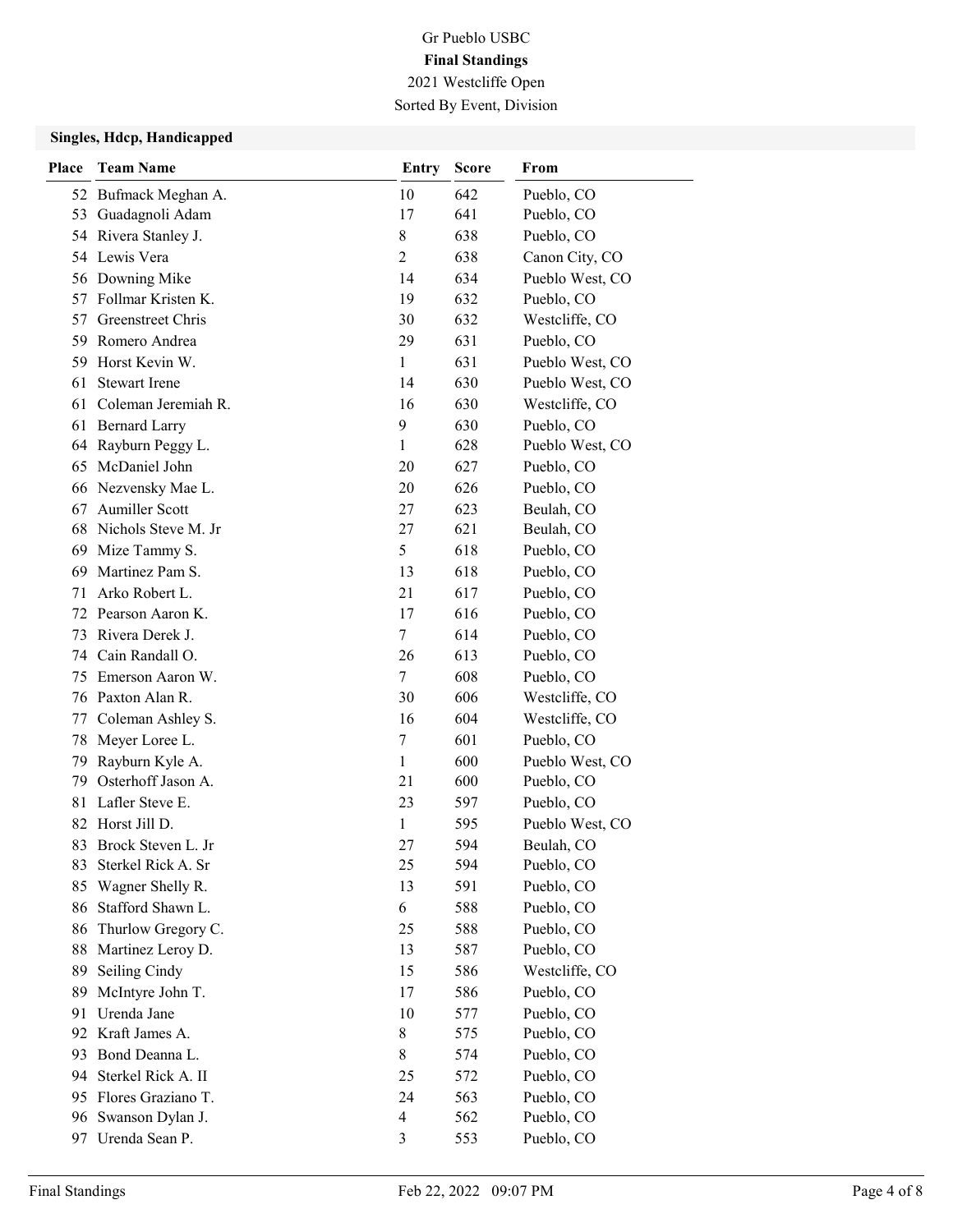#### Singles, Hdcp, Handicapped

| <b>Place</b> Team Name |    | Entry Score | <b>From</b> |
|------------------------|----|-------------|-------------|
| 98 Musilli Bret        |    | 543         | Pueblo, CO  |
| 99 Kastelic Chad       | 29 | 528         | Pueblo, CO  |

The lowest score to cash is 694.

#### All-Events, Hdcp, Handicapped

| Place | <b>Team Name</b>           | <b>Entry</b>   | <b>Score</b> | From            |
|-------|----------------------------|----------------|--------------|-----------------|
| 1     | Schaak Alfred T. Jr        | 23             | 2,188        | Pueblo, CO      |
| 2     | Arko Angelique D.          | 21             | 2,184        | Pueblo, CO      |
| 3     | Snell Adam                 | 26             | 2,121        | Pueblo, CO      |
| 4     | McDowell John S.           | 20             | 2,119        | Pueblo, CO      |
| 5     | McCaulley Joe W.           | 5              | 2,113        | Pueblo, CO      |
| 6     | Keasling Jacob D.          | 10             | 2,106        | Pueblo, CO      |
| 7     | Hazelton Michael A.        | 23             | 2,078        | Pueblo, CO      |
| 8     | Radford Donovan            | 30             | 2,066        | Westcliffe, CO  |
| 9     | Alvarado Matthew N.        | 19             | 2,064        | Pueblo, CO      |
| 10    | Greenstreet Chris          | 30             | 2,057        | Westcliffe, CO  |
| 11    | Bond Brent L.              | 8              | 2,052        | Pueblo, CO      |
| 12    | Hill Craig R.              | 18             | 2,046        | Pueblo, CO      |
| 13    | Flores Mario J.            | 24             | 2,042        | Pueblo, CO      |
| 14    | Arguello Bo J.             | 26             | 2,038        | Pueblo, CO      |
| 15    | Lewis Michael D.           | 2              | 2,033        | Canon City, CO  |
|       | 16 Eggleston Edward R. III | 7              | 2,030        | Pueblo, CO      |
| 17    | Gallo Joseph G.            | 18             | 2,021        | Pueblo, CO      |
| 18    | Flores Richard J.          | 24             | 2,020        | Pueblo, CO      |
| 19    | Cain Randall O.            | 26             | 2,013        | Pueblo, CO      |
| 20    | Coleman Ashley S.          | 16             | 2,012        | Westcliffe, CO  |
| 21    | Mize Tammy S.              | 5              | 2,004        | Pueblo, CO      |
| 21    | Sloggett Marsha S.         | 2              | 2,004        | Canon City, CO  |
| 23    | Anzlovar Marc M.           | 19             | 2,000        | Pueblo, CO      |
| 24    | Martinez Pam S.            | 13             | 1,990        | Pueblo, CO      |
| 25    | Henry Thomas P. Jr         | 30             | 1,989        | Westcliffe, CO  |
| 26    | Cowan William Greg         | 23             | 1,988        | Pueblo, CO      |
| 26    | Herron Chris P.            | 6              | 1,988        | Pueblo, CO      |
| 28    | Bailey Jennie M.           | 11             | 1,985        | Westcliffe, CO  |
| 29    | <b>Brady Joe</b>           | 11             | 1,983        | Westcliffe, CO  |
| 30    | Hampton Ginny E.           | 10             | 1,977        | Pueblo, CO      |
| 31    | Nezvensky Marvin C. Jr     | 20             | 1,973        | Pueblo, CO      |
|       | 32 Guadagnoli Adam         | 17             | 1,966        | Pueblo, CO      |
| 33    | Bufmack Meghan A.          | 10             | 1,965        | Pueblo, CO      |
| 34    | Rivera Derek J.            | 7              | 1,964        | Pueblo, CO      |
| 35    | Horst Kevin W.             | 1              | 1,962        | Pueblo West, CO |
|       | 36 Swanson Brenda J.       | $\mathfrak{Z}$ | 1,958        | Pueblo, CO      |
| 37    | Johnson Kenneth E. Jr      | 9              | 1,955        | Pueblo, CO      |
| 38    | Coffee Dale R.             | 4              | 1,947        | Pueblo, CO      |
| 39.   | Hall Chris A.              | 5              | 1,945        | Pueblo, CO      |
|       | 40 Horst Jill D.           | 1              | 1,942        | Pueblo West, CO |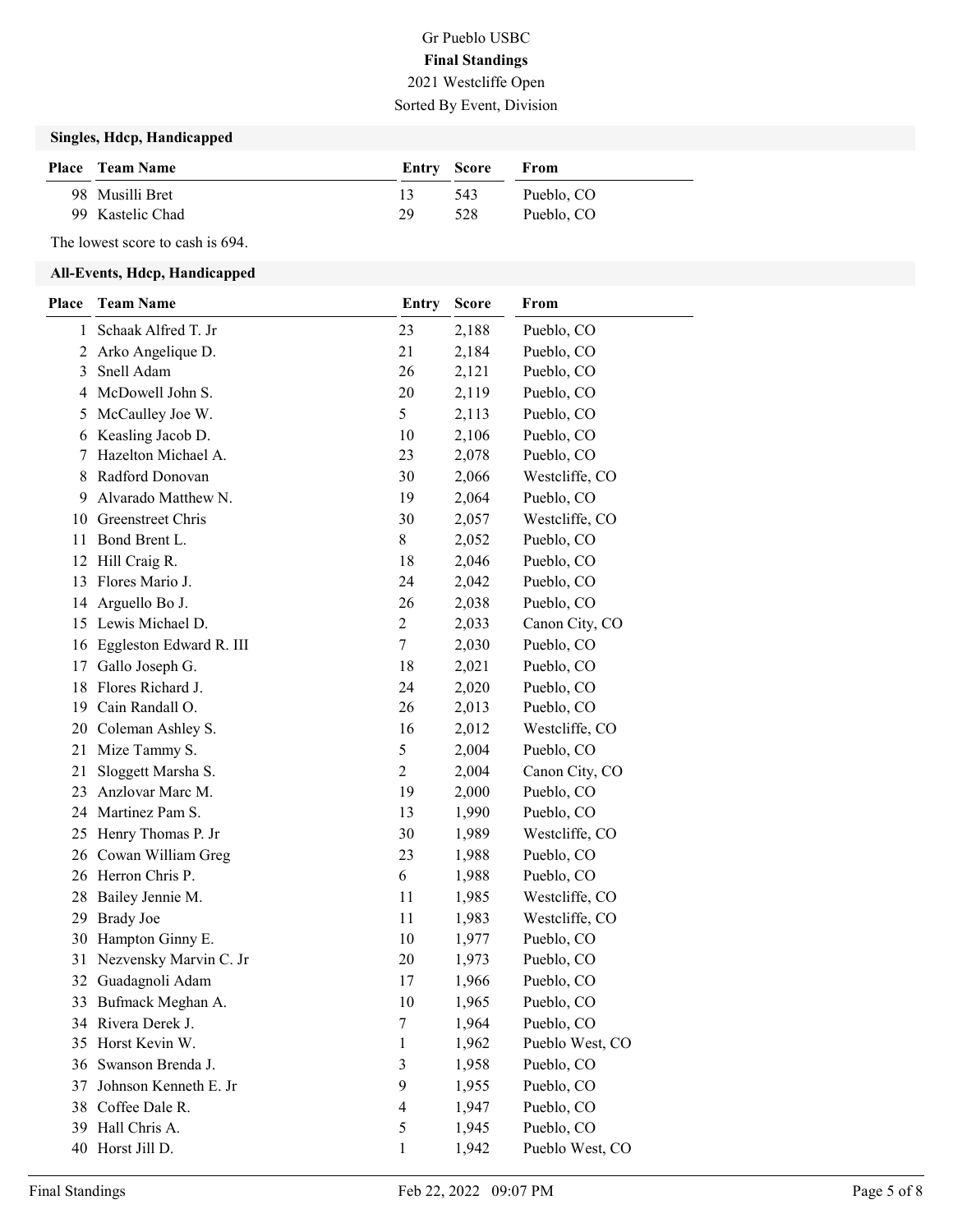#### All-Events, Hdcp, Handicapped

| Place    | <b>Team Name</b>                       | <b>Entry</b>   | <b>Score</b>   | From                     |
|----------|----------------------------------------|----------------|----------------|--------------------------|
|          | 41 Coleman Jeremiah R.                 | 16             | 1,938          | Westcliffe, CO           |
| 42       | Ivey Vern A.                           | 5              | 1,937          | Pueblo, CO               |
| 43       | Sterkel Rick A. Sr                     | 25             | 1,936          | Pueblo, CO               |
| 44       | Meyer Loree L.                         | 7              | 1,927          | Pueblo, CO               |
| 45       | Malden Justin                          | 17             | 1,926          | Pueblo, CO               |
| 46       | McIntyre John T.                       | 17             | 1,923          | Pueblo, CO               |
| 47       | Rohar Matthew S.                       | 19             | 1,922          | Pueblo, CO               |
| 48       | Arko Robert L.                         | 21             | 1,920          | Pueblo, CO               |
| 48       | Valdez Andres I.                       | 24             | 1,920          | Pueblo, CO               |
| 50       | Gouty Michael D.                       | 18             | 1,909          | Pueblo, CO               |
| 51       | Lafler Steve E.                        | 23             | 1,908          | Pueblo, CO               |
| 52       | Lewis Vera                             | $\overline{c}$ | 1,905          | Canon City, CO           |
| 53       | Sloggett Richard E.                    | $\overline{2}$ | 1,901          | Canon City, CO           |
| 54       | Flores Graziano T.                     | 24             | 1,898          | Pueblo, CO               |
| 55       | Rayburn Peggy L.                       | $\mathbf{1}$   | 1,896          | Pueblo West, CO          |
| 56       | Nicoll Brenda S.                       | 6              | 1,895          | Pueblo, CO               |
|          | 56 Fischer Gary                        | 15             | 1,895          | Westcliffe, CO           |
| 58       | Emerson Aaron W.                       | 7              | 1,889          | Pueblo, CO               |
| 59       | Goodwin Jodie                          | 6              | 1,888          | Pueblo, CO               |
| 60       | Stafford Shawn L.                      | 6              | 1,886          | Pueblo, CO               |
| 61       | Kraft James A.                         | 8              | 1,884          | Pueblo, CO               |
| 61       | Follmar Kristen K.                     | 19             | 1,884          | Pueblo, CO               |
| 63       | McDaniel John                          | 20             | 1,882          | Pueblo, CO               |
| 63       | <b>Aumiller Scott</b>                  | 27             | 1,882          | Beulah, CO               |
| 65       | Seiling Cindy                          | 15             | 1,877          | Westcliffe, CO           |
| 66       | Nezvensky Mae L.                       | 20             | 1,874          | Pueblo, CO               |
| 67       | Romero Andrea                          | 29             | 1,863          | Pueblo, CO               |
| 68       | Paxton Alan R.                         | 30             | 1,862          | Westcliffe, CO           |
| 69       | Fischer Deborah A.                     | 15             | 1,858          | Westcliffe, CO           |
| 70       | Swanson Dylan J.                       | 4              | 1,856          | Pueblo, CO               |
| 71       | Pearson Aaron K.                       | 17             | 1,850          | Pueblo, CO               |
| 72       | Brock Steven L. Jr                     | 27             | 1,849          | Beulah, CO               |
| 73       | Solano Victor T.                       | 26             | 1,847          | Pueblo, CO               |
| 74       | <b>Bernard Larry</b>                   | 9              | 1,835          | Pueblo, CO               |
| 75       | Boughton Christopher D.                | 25             | 1,831          | Pueblo, CO               |
| 76       | Seiling Clint A.                       | 15             | 1,819          | Westcliffe, CO           |
| 76       | Urenda Sean P.                         | 3              | 1,819          | Pueblo, CO               |
| 78       | Rayburn Kyle A.<br>Eisold Katherine E. | 1              | 1,814          | Pueblo West, CO          |
| 79       |                                        | 3              | 1,802          | Pueblo, CO               |
| 80       | Rivera Stanley J.                      | 8              | 1,799          | Pueblo, CO               |
| 81       | Urenda Jane<br>Musilli Bret            | 10<br>13       | 1,797          | Pueblo, CO<br>Pueblo, CO |
| 82<br>82 | Sterkel Rick A. II                     | 25             | 1,793          | Pueblo, CO               |
|          | Wagner Shelly R.                       | 13             | 1,793          | Pueblo, CO               |
| 84<br>85 | Nardini Douglas M.                     | 27             | 1,785<br>1,773 | Beulah, CO               |
| 86       | Nichols Steve M. Jr                    |                |                | Beulah, CO               |
|          |                                        | 27             | 1,767          |                          |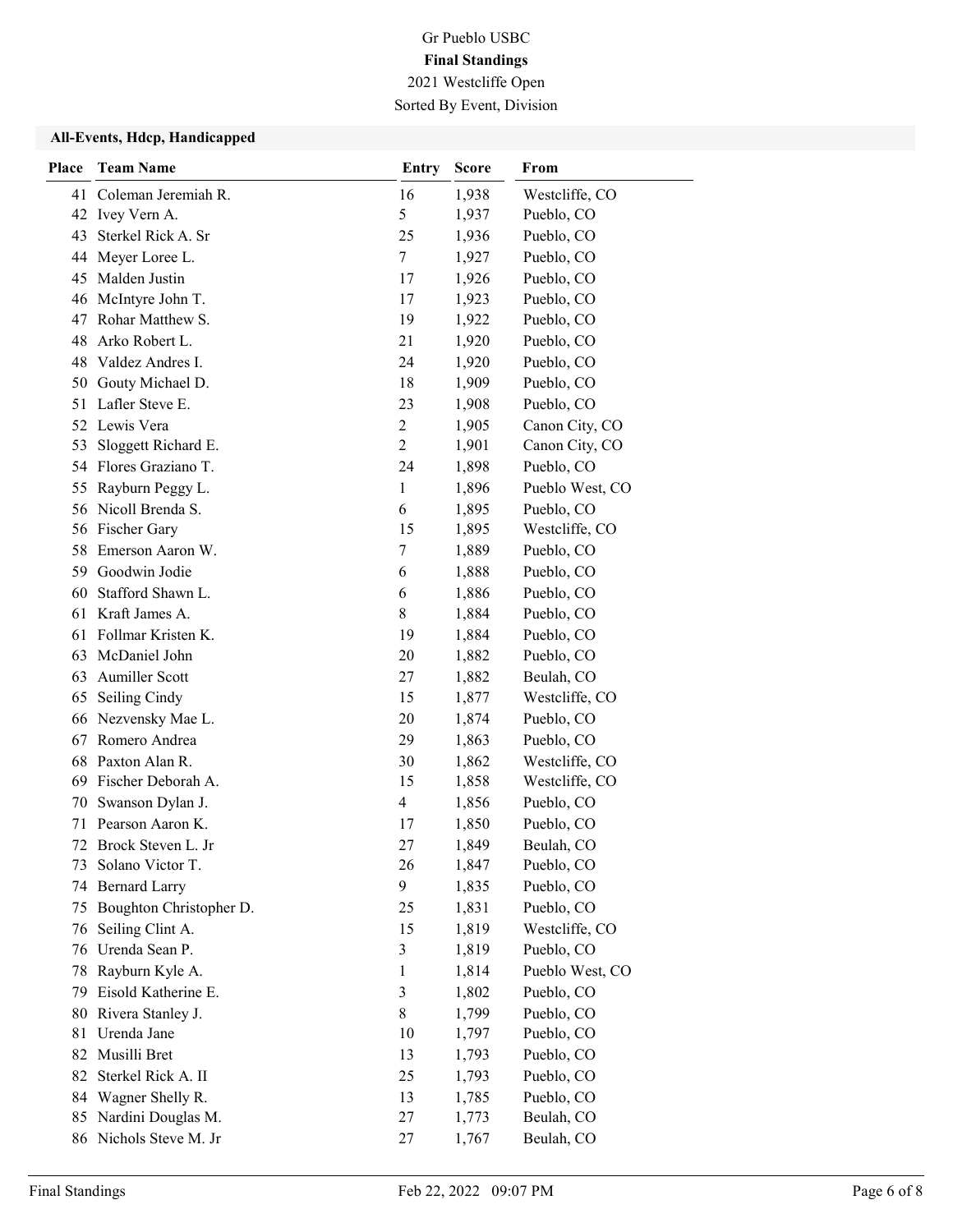#### All-Events, Hdcp, Handicapped

| <b>Place</b> Team Name | Entry | <b>Score</b> | From       |
|------------------------|-------|--------------|------------|
| 87 Osterhoff Jason A.  | 21    | 1,739        | Pueblo, CO |
| 88 Bond Deanna L.      | 8     | 1,710        | Pueblo, CO |
| 89 Swanson Randy L.    | 3     | 1,706        | Pueblo, CO |
| 90 Martinez Leroy D.   | 13    | 1,677        | Pueblo, CO |
| 90 Thurlow Gregory C.  | 25    | 1,677        | Pueblo, CO |
| 92 Kastelic Chad       | 29    | 1,237        | Pueblo, CO |
| 93 Gouty Lakota J.     | 18    | 582          | Pueblo, CO |

The lowest score to cash is 2042.

#### All-Events, Scratch, Scratch

| Place          | <b>Team Name</b>           | Entry            | <b>Score</b> | From            |
|----------------|----------------------------|------------------|--------------|-----------------|
| 1              | Schaak Alfred T. Jr        | 23               | 2,188        | Pueblo, CO      |
| $\overline{2}$ | Hill Craig R.              | 18               | 2,046        | Pueblo, CO      |
| 3              | Eggleston Edward R. III    | $\boldsymbol{7}$ | 1,967        | Pueblo, CO      |
| 4              | Coffee Dale R.             | $\overline{4}$   | 1,947        | Pueblo, CO      |
| 5              | Snell Adam                 | 26               | 1,935        | Pueblo, CO      |
| 6              | Bond Brent L.              | 8                | 1,932        | Pueblo, CO      |
| 7              | McIntyre John T.           | 17               | 1,923        | Pueblo, CO      |
| 8              | Cain Randall O.            | 26               | 1,884        | Pueblo, CO      |
| 9              | Malden Justin              | 17               | 1,872        | Pueblo, CO      |
| 10             | Arguello Bo J.             | 26               | 1,870        | Pueblo, CO      |
| 11             | Johnson Kenneth E. Jr      | 9                | 1,868        | Pueblo, CO      |
| 12             | Rivera Derek J.            | $\tau$           | 1,844        | Pueblo, CO      |
|                | 13 Pearson Aaron K.        | 17               | 1,835        | Pueblo, CO      |
|                | 14 Mize Tammy S.           | $\mathfrak s$    | 1,818        | Pueblo, CO      |
|                | 15 Urenda Sean P.          | $\overline{3}$   | 1,795        | Pueblo, CO      |
|                | 16 Arko Robert L.          | 21               | 1,791        | Pueblo, CO      |
| 17             | Emerson Aaron W.           | $\boldsymbol{7}$ | 1,784        | Pueblo, CO      |
| 18             | Guadagnoli Adam            | 17               | 1,780        | Pueblo, CO      |
|                | 19 Swanson Dylan J.        | $\overline{4}$   | 1,760        | Pueblo, CO      |
| 20             | Meyer Loree L.             | $\boldsymbol{7}$ | 1,750        | Pueblo, CO      |
| 20             | Sterkel Rick A. Sr         | 25               | 1,750        | Pueblo, CO      |
|                | 22 Lafler Steve E.         | 23               | 1,716        | Pueblo, CO      |
| 23             | Brock Steven L. Jr         | 27               | 1,705        | Beulah, CO      |
|                | 24 Stafford Shawn L.       | 6                | 1,694        | Pueblo, CO      |
|                | 25 Aumiller Scott          | 27               | 1,681        | Beulah, CO      |
|                | 26 Boughton Christopher D. | 25               | 1,678        | Pueblo, CO      |
| 27             | Rayburn Kyle A.            | 1                | 1,652        | Pueblo West, CO |
| 28             | Horst Jill D.              | $\mathbf{1}$     | 1,651        | Pueblo West, CO |
| 29             | Sterkel Rick A. II         | 25               | 1,625        | Pueblo, CO      |
| 29             | Eisold Katherine E.        | $\mathfrak{Z}$   | 1,625        | Pueblo, CO      |
| 31             | Nichols Steve M. Jr        | 27               | 1,614        | Beulah, CO      |
|                | 31 Horst Kevin W.          | $\mathbf{1}$     | 1,614        | Pueblo West, CO |
| 33             | Rayburn Peggy L.           | $\mathbf{1}$     | 1,605        | Pueblo West, CO |
| 34             | Solano Victor T.           | 26               | 1,604        | Pueblo, CO      |
|                | 35 Nardini Douglas M.      | 27               | 1,548        | Beulah, CO      |